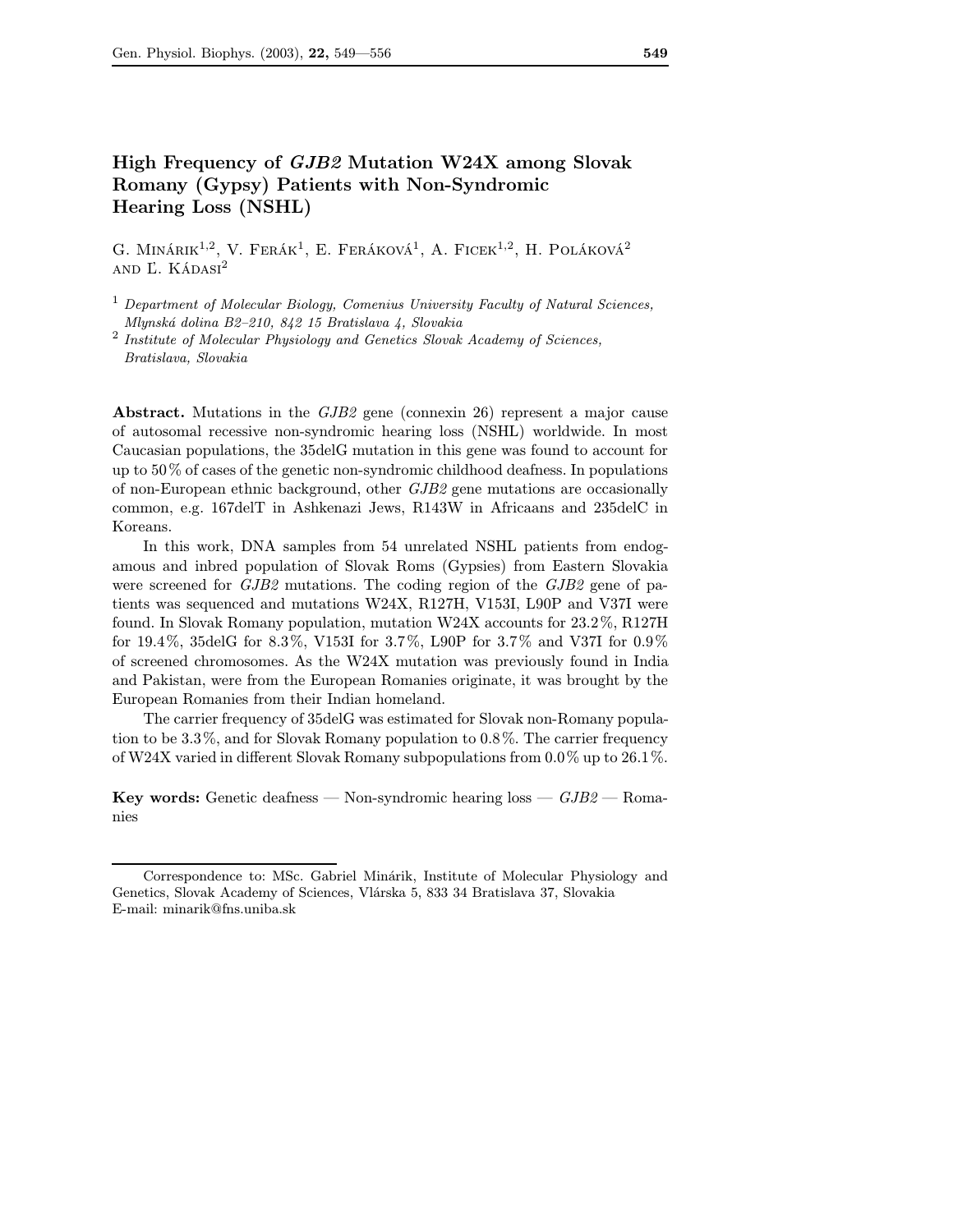## Introduction

An incidence of congenital hearing loss is estimated to be approximately 1 in 1000 births in most populations. More than a half of cases can be attributed to genetic factors. Non-syndromic forms of hereditary deafness show autosomal dominant, autosomal recessive, X-linked, as well as mitochondrial modes of transmission, respectively. About 80% of the cases of congenital deafness are autosomal recessive (DFNB). To date, about 39 loci linked to autosomal recessive nonsyndromic hearing loss (NSHL) were described, while only 18 genes have been cloned (www.uia.ac.be/dnalab/hhh). From 30% to 60% of all DFNB cases are due to mutations in a single gene coding for connexin 26 (Cx26), GJB2, as observed in different Caucasian populations (Kelsell et al. 1997; Zelante et al. 1997).

This gene is located in 13q12, and belongs to the connexin gene family. Connexin genes are simple in organization, composed of two exons. The first exon encodes 5'-untranslated region, while the second exon encodes complete open reading frame (678 nucleotides) and the 3'-untranslated region. This makes connexin genes relatively easy target for mutational screening.

Connexins are gap junction proteins forming membrane channels between adjacent cells, which allow the intercellular exchange of small molecules. The single channel is composed of two hemichannels called connexons, which are hexamers of connexin monomers. The GJB2 encodes a 26 kDa (226 aminoacid) gap junction protein Cx26. In the rat cochlea it is expressed in supporting cells and basal cells of stria vascularis of the Corti organ (Kikuchi et al. 2000). The function of Cx26 gap junctions is proposed to be essential for  $K^+$  recycling pathway in Corti organ. The ion content of cochlea is unique, there is high concentration of  $K^+$  (150) mmol/dm<sup>3</sup>), low concentration of Na<sup>+</sup> (1 mmol/dm<sup>3</sup>) and low concentration of  $Ca^{2+}$  (0.02 mmol/dm<sup>3</sup>) outside in endolymph. The influx of K<sup>+</sup> through mechanically gated ion channels of hair cells induce depolarization of hair cell and  $Ca^{2+}$ influx through basal membrane and this causes release of neurotransmitter. So the recycling of  $K^+$  is important for accurate function of cochlea. The unique mechanism of signaling in cochlea can be the reason why mutations of GJB2 gene are associated especially with NSHL; however this gene is widely expressed (Kikuchi et al. 1995).

Although more than 90 mutations has been described in GJB2 as NSHL causative (http://www.crg.es/deafness/), mutation 35delG accounts for up to 85% of causative mutations in Caucasian population (Denoyelle et al. 1997; Zelante et al. 1997; Gasparini et al. 2000). It is a frameshift mutation which creates a stop codon right to the next codon after mutation (13-th codon). In a homozygous state, no functional Cx26 monomers are present in cells. It seems that this mutation is not so frequent in populations of non-Caucasian origin: e.g. mutation 167delT prevails in Ashkenazi Jews (Morell et al. 1998; carrier frequency 4.0%), R143W in Africans (Brobby et al. 1998), 235delC in Koreans (Park et al. 2000).

The Romany population of Slovakia (about 400,000) represents a genetically isolated population, characteristic with high frequency of consanguinity and in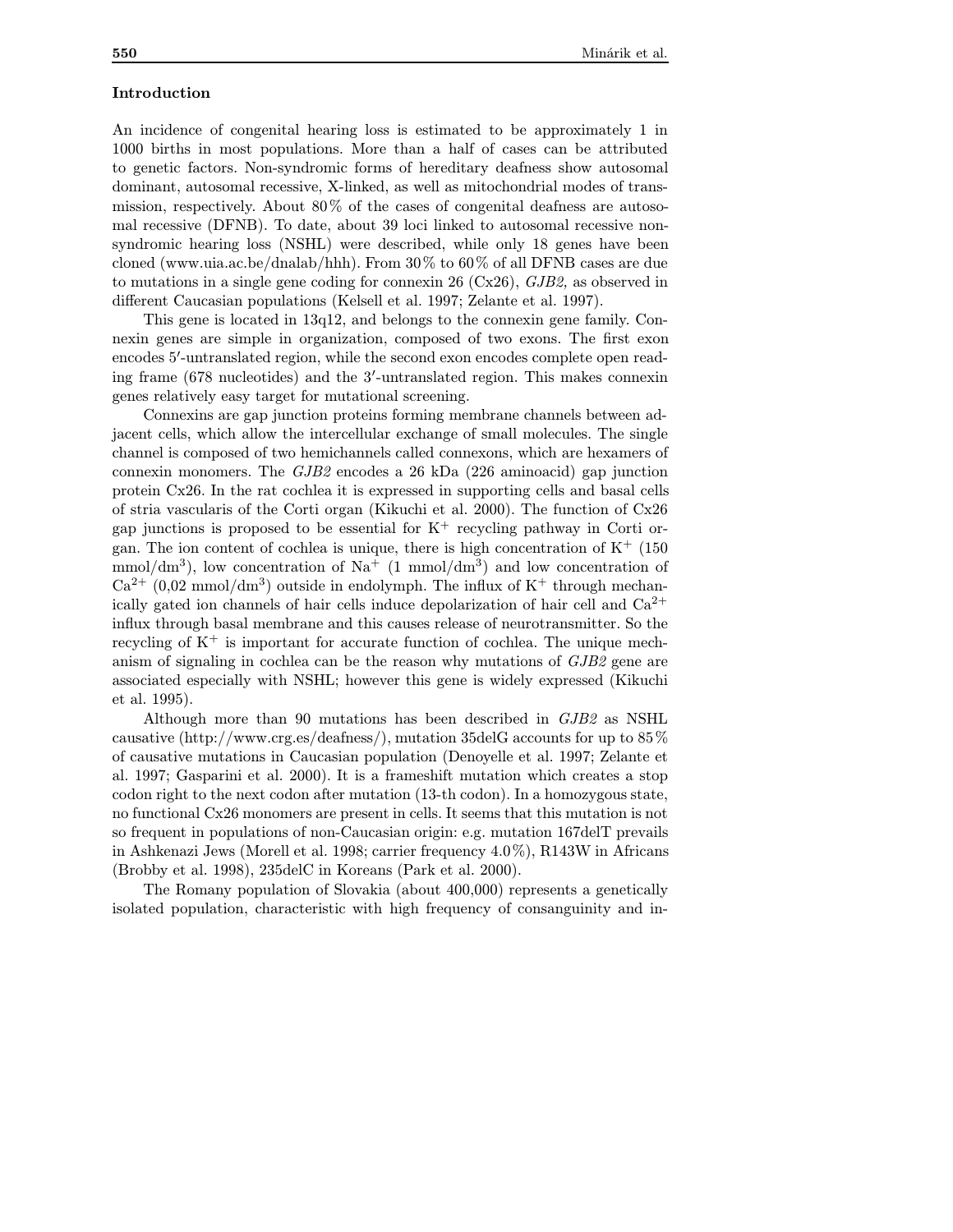breeding, which is about ten-to-hundred times higher than in non-Romany population of the same region (Ferak et al. 1987). Thus, in Slovak Romany population (as well as in other genetically isolated and inbred populations) it is a common place to find relatively high frequency of specific autosomal recessive diseases with one causative mutation prevailing as a consequence of founder effect and genetic drift. This has been shown e.g. for phenylketonuria (Ferakova et al. 1992) or primary congenital glaucoma (Plasilova et al. 1999).

The objective of our study is to asses the spectrum of mutations in the GJB2 gene in Slovak Romany NSHL patients and to determine the prevailing mutation.

### Materials and Methods

#### Samples

DNA samples from peripheral blood of 54 NSHL-affected patients of Romany ethnic origin from Eastern Slovakia were extracted according to standard protocol (Kunkel et al. 1977). All patients were students of special schools for deaf or hearingimpaired children: 28 from Prešov, 25 from Levoča and 1 from Bratislava.

### Sequencing

Preamplification of GJB2 coding sequence was performed with 50 ng of human DNA in reaction volume 20  $\mu$ , containing 2  $\mu$ l 10×PCR buffer (10 mmol/l Tris-Cl, 1.5 mmol/l MgCl2, 50 mmol/l KCl, 0.17 mg/ml BSA, 0.1% Triton-X 100); 150  $\mu$ mol/l dATP, dCTP, dGTP, dTTP; 5 pmol of either the forward (GJB2seqF) and reverse (GJB2seqR) primer and 0.5 U Taq polymerase. Samples were denatured for 4 min at  $94\degree C$ ; followed by 35 cycles of 1 min at  $94\degree C$ , 1 min at  $60\degree C$  and 1 min at 72◦ C; followed by 7 min extension at 72◦ C. PCR products from preamplification were cleaned by 1.5% agarose gel electrophoresis and corresponding band was cutoff and extracted using a CONCERTTM Rapid Gel Extraction System (GibcoBRL, UK) according to the manufacturer's instructions. PCR products were sequenced by dye terminator sequencing on an Applied Biosystems (ABI) model 310 Genetic Analyser. For sequencing were used both forward and reverse primer from PCR and another two internal primers GJB2intF and GJB2intR (sequences of all primers are in Table 1).

| Name     | Primer sequence              |           |
|----------|------------------------------|-----------|
| GJB2seqF | 5'-GGTGAGGTTGTGTAAGAGTTGG-3' | $22$ -mer |
| GJB2seqR | 5'-TAGCGACTGAGCCTTGACAG-3'   | $20$ -mer |
| GJB2intF | 5'-GTGGCCTACCGGAGACAT-3'     | $18$ -mer |
| GJB2intR | 5'-CACTCTTTATCTCCCCCTTG-3'   | $20$ -mer |

Table 1. PCR and sequencing primers for sequencing of the GJB2 coding region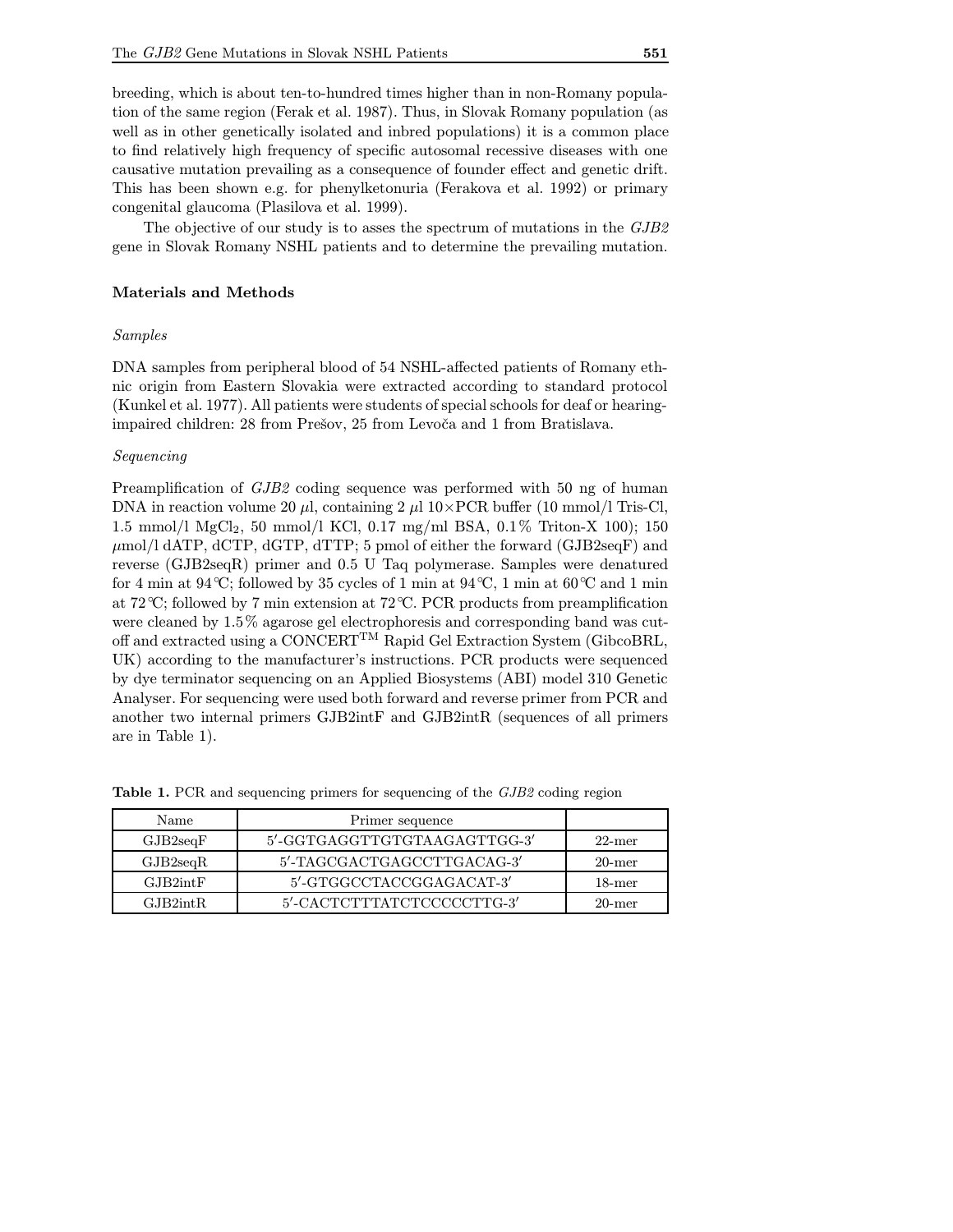# Population frequency

ARMS PCR method for screening of the two most common mutations found in Slovak Caucasian and Slovak Romany populations, 35delG and W24X, was performed as described Scott et al. (1998). 122 individuals of Slovak Caucasian and 154 individuals of Slovak Romany population were used for estimation of population frequencies.

## Results

The coding region of the GJB2 gene of patients was sequenced and mutations W24X, R127H, 35delG, V153I, L90P and V37I were found. Figure 1 (A to F) show sequences of observed mutations with adjacent sequences, respectively. Frequencies of observed mutations are summarized in Table 2.

| Slovak Romany patients (54) |                    |                       |                        |  |
|-----------------------------|--------------------|-----------------------|------------------------|--|
| mutation                    | No. of chromosomes | frequency of mutation | proportion of mutation |  |
| W24X                        | 25                 | 23.2 %                | 39.1 %                 |  |
| R127H                       | 21                 | 19.4 $%$              | 32.7 %                 |  |
| $35$ del $G$                | 9                  | 8.3 %                 | 14.1 %                 |  |
| V153I                       | 4                  | 3.7 %                 | 6.3 $%$                |  |
| L90P                        | $\overline{4}$     | $3.7\%$               | 6.3 $%$                |  |
| V37I                        |                    | $0.9\%$               | $1.5\%$                |  |
| <b>NIM</b>                  | 44                 | 40.7 %                | X                      |  |
| all                         | 108                | 100.0 %               | 100.0 %                |  |

Table 2. Frequencies of observed GJB2 mutations in Slovak Romany patients

NIM, not-identified mutation in GJB2 gene.

In 68.5% of patients at least one GJB2 mutation was identified. The W24X mutation was present in at least one chromosome in 31.5% of patients, R127H in 31.5%, 35delG in 13.0%, V153I in 7.4%, L90P in 5.6% and V37I in 1.9%.

Proportion of the most frequent mutation in Slovak Romanies, W24X, on all observed  $GJB2$  mutations was estimated to be 39.1%. The carrier frequency was estimated and found to vary in four different subgroups of samples – from 0.0%  $(0/21)$ , through 3.0%  $(1/33)$ , 16.7%  $(9/54)$  to as much as 26.1%  $(12/46)$ .

## Discussion

Among GJB2 mutations described so far in the literature, not all were found as causative, but in some of them decision is not yet definitive. Mutations 35delG,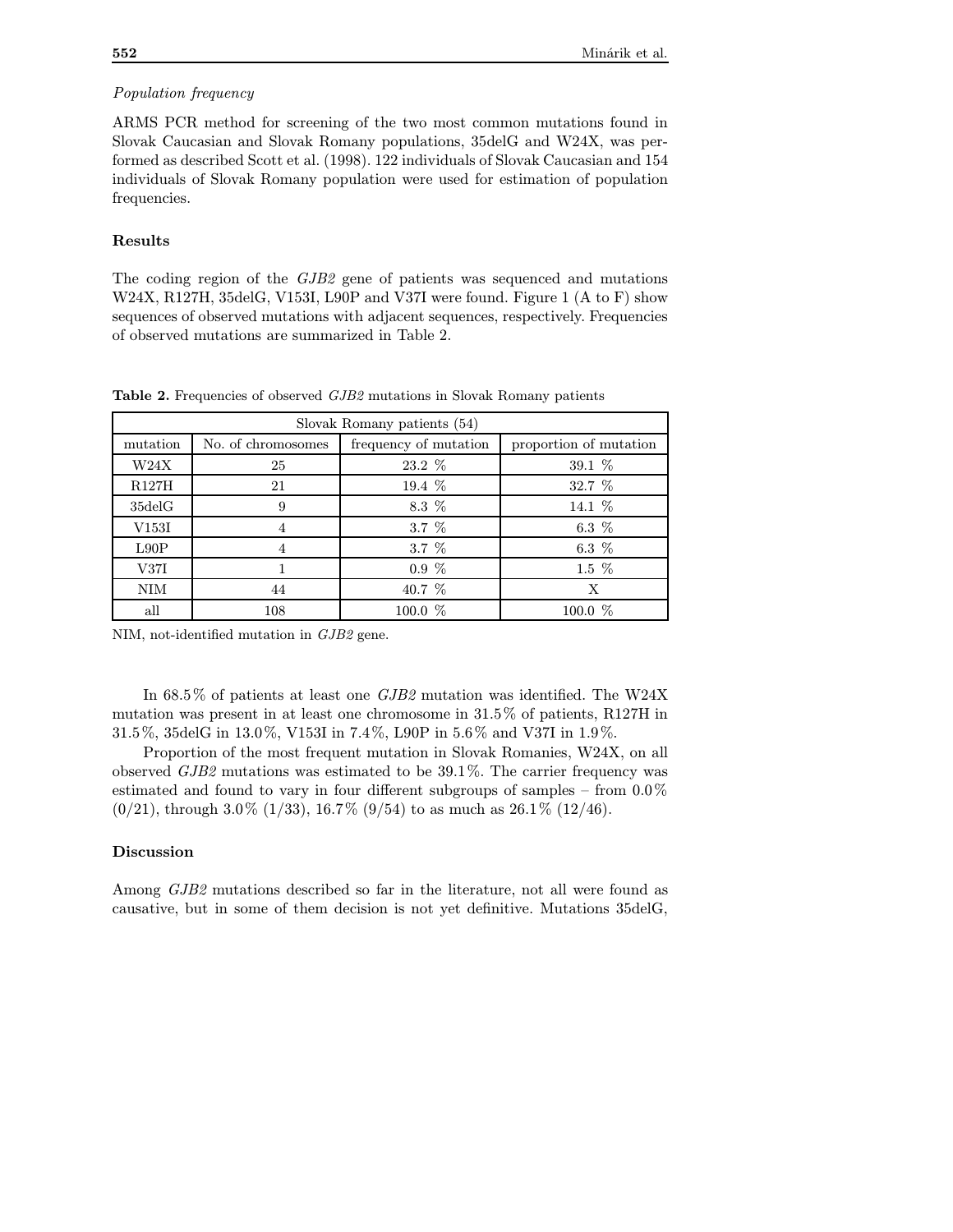

Figure 1. Sequences of GJB2 gene fragments of heterozygous patients with mutations (including flanking sequences). Mutations are highlighted with red arrow. Sequenced with Forward (left) and Reverse (right) primers, respectively (figures A–F).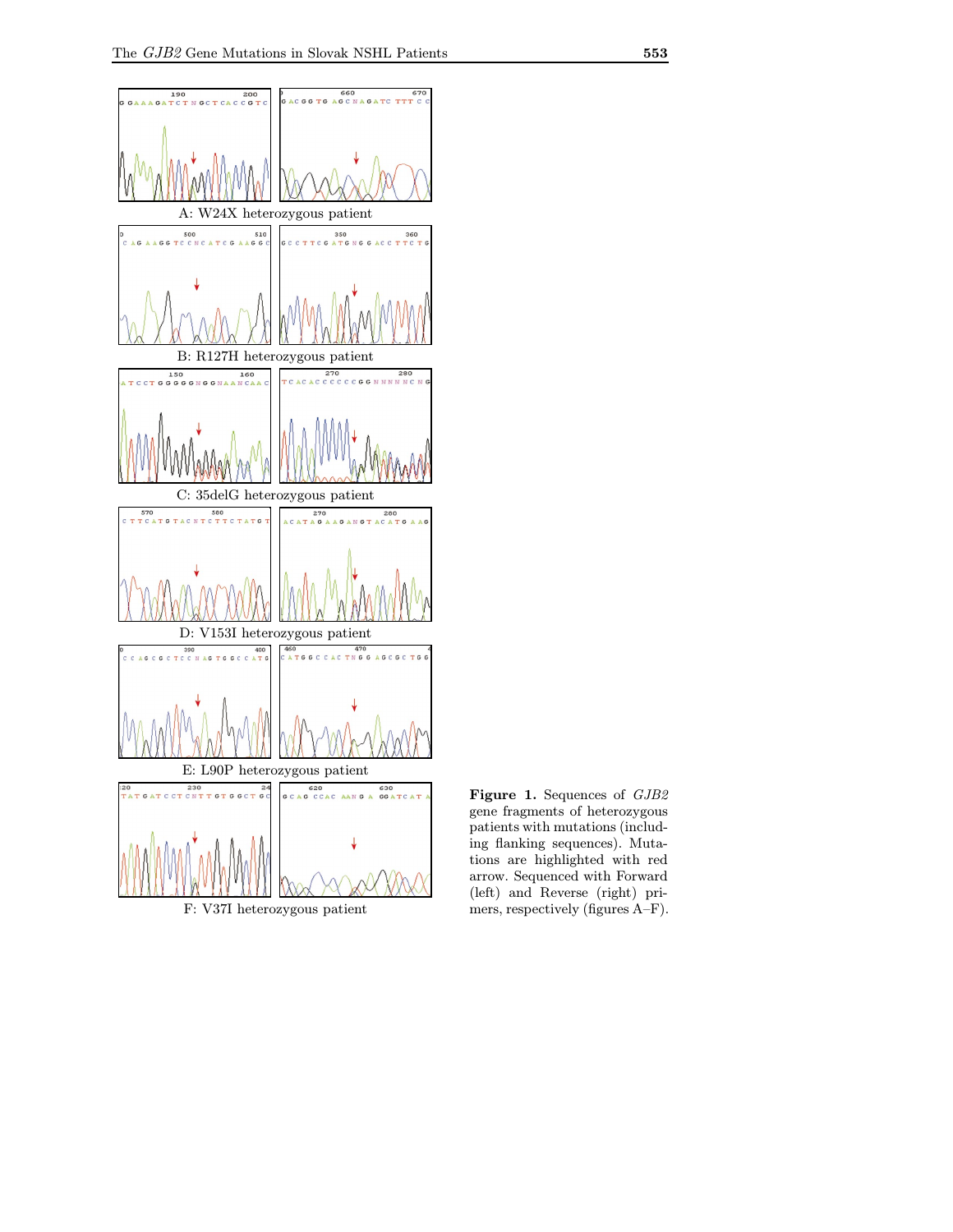W24X and L90P were described as NSHL causative, while mutations V37I, R127H and V153I were sometimes described as polymorphisms (http://www.crg.es/ deafness/), so additional study is warranted.

Because of relatively high frequency of the W24X mutation among Slovak Romany patients, and its occurrence in the region where it has been previously identified (India, Pakistan) (Kelsell et al. 1997) we assume, that this mutation was brought by Romanies to Europe from their Indian homeland, and can be present also in other European Romany populations. In order to determine whether the Slovak Romany and the Pakistani W24X mutations are identical by descent, the study of the DNA polymorphic haplotypes in the vicinity of this mutation in patients of Pakistani and of Slovak Romany origin is now in progress. The carrier frequency for W24X mutation in different Slovak Romany population varies from 0.0% to 26.1%. The samples for this estimation were drawn from four independent sample groups. Three of them were from three different localities of Slovakia (Plavecký Štvrtok – Western Slovakia, Podskalka – Middle Slovakia and Hostišovce – Eastern Slovakia), while the fourth one, assembled from independent paternity testing, shows the most probable "mean" carrier frequency of 3.0%. However, this group alone is too small for a reliable estimate (only 33 individuals).

Mutation W24X is a nonsense mutation truncating Cx26 protein (24 AA instead of 226 AA). In homozygous state, no functional Cx26 monomers are present in cells. This has impact on recycling of  $K^+$  to endolymph, and physiological response to sound stimuli is only weak, if any.

Mutation R127H was found to be second most frequent GJB2 gene mutation in Slovak Romany population with a frequency of 19.4% of presumed disease alleles. This is a relatively high frequency, which may have two possible reasons. First one is based on the knowledge that Romanies are composed of several subpopulations, genetically highly isolated from each other, and frequency of R127H might have been elevated by drift in only one of them. The second one is based on the assumption that R127H is only polymorphism without any association with NSHL. There are arguments in favor of both these explanations (http://www.crg.es/deafness/; Thönnissen et al. 2002). According to our results we assume R127H being polymorphism rather than causative mutation, as most of our patients carrying R127H had no other *GJB2* mutation on the second chromosome (9 of 17).

Mutation 35delG, which is most common NSHL causative mutation in Caucasian population, was present in only 8.3% of presumed disease alleles in Romany patients, and it might have been dragged to Romanies from Caucasians, where it is the most frequent one.

V153I was found to account for 3.7% of presumed disease alleles, but it is most probably just a polymorphism (http://www.crg.es/deafness/). This view is supported by our findings of V153I heterozygous patients without any second NSHL causative mutation in the GJB2 gene.

Mutation L90P is NSHL causative mutation, accounts for 3.7% of presumed disease alleles in our patients. This mutation was also found to be relatively frequent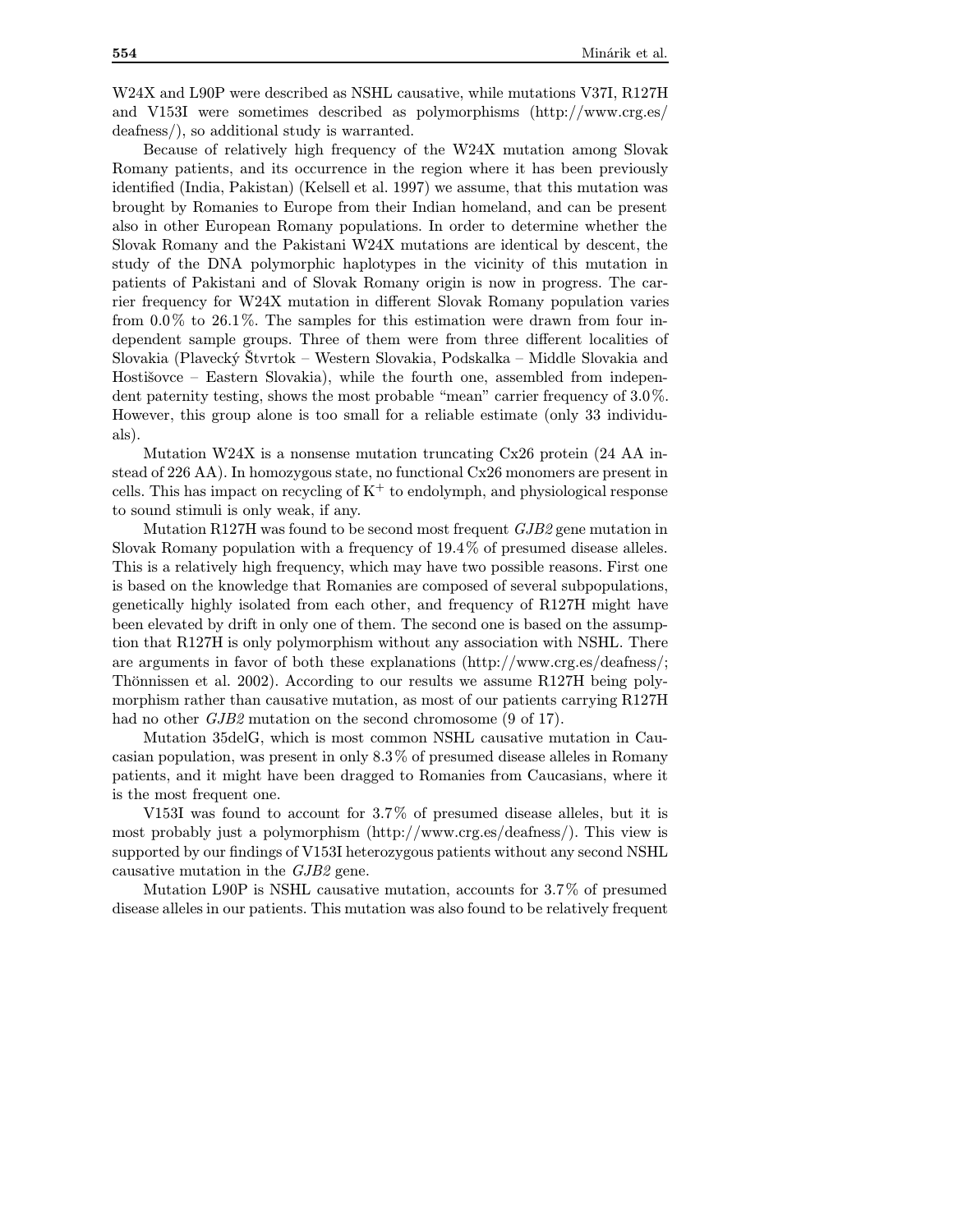in South-Western Austria (Tyrol) (Löffler et al. 2001) but in contrast it is rather in Eastern Austria (Frei et al. 2002).

Mutation V37I, also generally considered as NSHL causative (http: //www.crg.es/deafness/), account for only 0.9% of presumed deafness alleles in Slovak Romany patients, but in our study it was found in compound heterozygous state with R127H in only one patient, so another investigation about its NSHL causativity may be necessary.

These data suggest either that different Romany subpopulations developed as relatively genetically isolated communities with their own different founder mutations, or that the mutation frequency in GJB2 gene is relatively high. Analysis of polymorphic DNA haplotypes in the vicinity of the GJB2 mutations is likely to help in solving this problem.

Acknowledgements. The authors thank to authorities of Special Schools for Deaf or Hearing impaired children from Prešov, Levoča and Bratislava for their cooperation. Our thanks go also to the children and their parents, who took part in this study. This study was supported, in part, by research grants: 99/2001/UK from Comenius University, Slovakia, 12/2002 from Faculty of Natural Sciences of Comenius University, Slovakia, 2/1083/21 and 1/7281/20 from Slovak Grant Agency VEGA.

#### References

- Brobby G. W., Muller-Myhsok B., Horstmann R. D. (1998): Connexin 26 R143W mutation associated with recessive nonsyndromic sensorineural deafness in Africa. N. Engl. J. Med. 338, 548—550
- Denoyelle F., Weil D., Maw M. A., Wilcox S. A., Lench N. J., Allen-Powell D. R., Osborn A. H., Dahl H. H., Middleton A., Houseman M. J., Dode C., Marlin S., Boulila-ElGaied A., Grati M., Ayadi H., BenArab S., Bitoun P., Lina-Granade G., Godet J., Mustapha M., Loiselet J., El-Zir E., Aubois A., Joannard A., Petit C. et al. (1997): Prelingual deafness: high prevalence of a 30delG mutation in the connexin 26 gene. Hum. Mol. Genet. 6, 2173—2177
- Ferak V., Sivakova D., Sieglova Z. (1987): The Slovak Gypsies (Romany): Population with the highest coefficient of inbreeding in Europe. Bratisl. Lek. Listy 87, 168—175 (in Slovak)
- Ferakova E., Ferak V., Kadasi L., Polakova H., Hejcmanova L., Pijackova A. (1992): A unique RFLP haplotype at the phenylalanine hydroxylase locus in Czechoslovak Gypsies with phenylketonuria. Funct. Dev. Morphol. 2, 139—140
- Frei K., Szuhai K., Lucas T., Weipoltshammer K., Schofer C., Ramsebner R., Baumgartner W. D., Raap A. K., Bittner R., Wachtler F. J., Kirschhofer K. (2002) Connexin 26 mutations in cases of sensorineural deafness in eastern Austria. Eur. J. Hum. Genet. 10, 427—432
- Gasparini P., Rabionet R., Barbujani G., Melchionda S., Petersen M., Brondum-Nielsen K., Metspalu A., Oitmaa E., Pisano M., Fortina P., Zelante L., Estivill X. (2000): High carrier frequency of the 35delG deafness mutation in European populations. Genetic Analysis Consortium of GJB2 35delG. Eur. J. Hum. Genet. 8, 19—23
- Kelsell D. P., Dunlop J., Stevens H. P., Lench N. J., Liang J. N., Parry G., Mueller R. F., Leigh I. M. (1997): Connexin 26 mutations in hereditary non-syndromic sensorineural deafness. Nature 387, 80—83